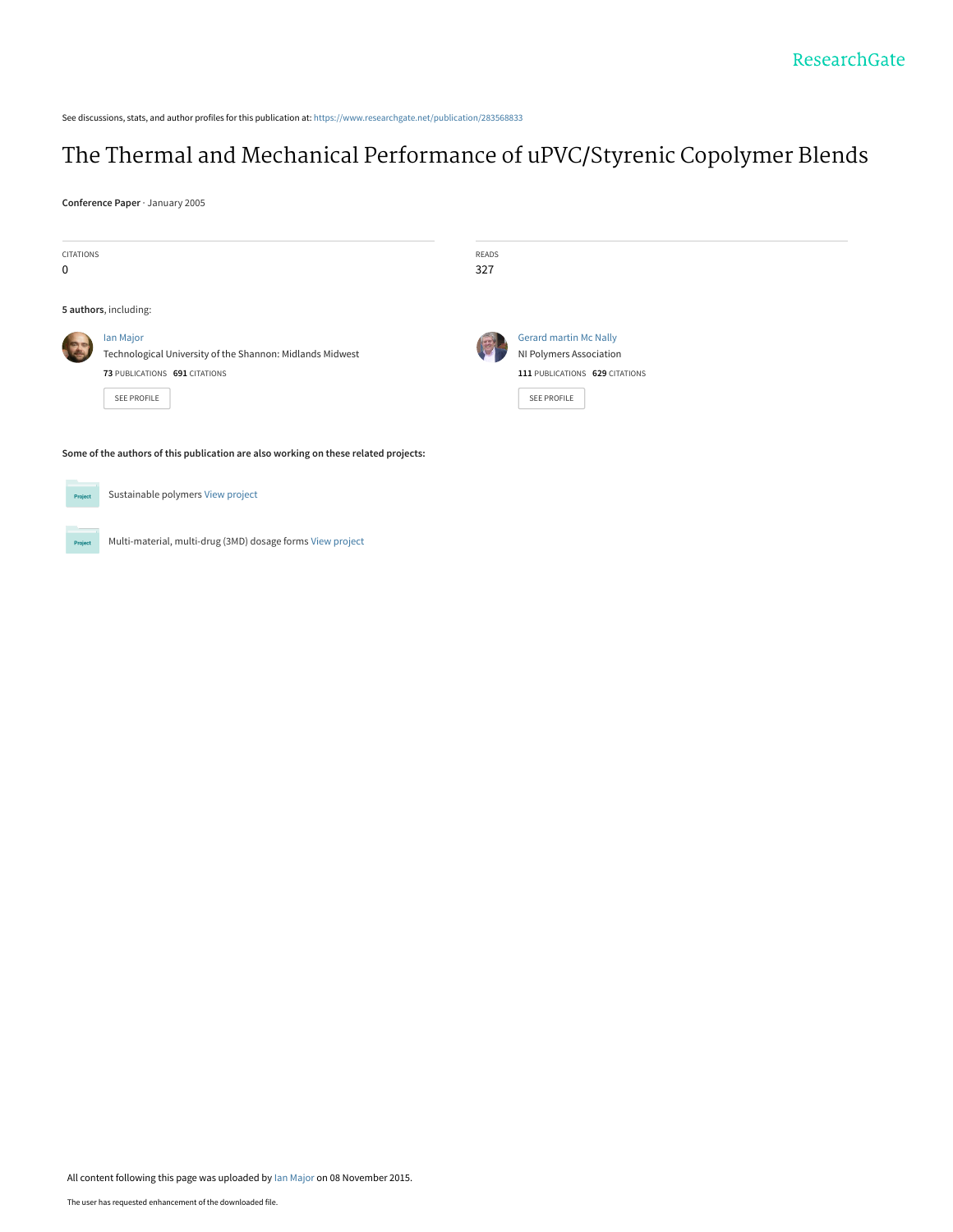## **The Thermal and Mechanical Performance of uPVC/Styrenic Copolymer Blends**

*W.C. Yap<sup>1</sup>*, *K. Halliwell<sup>1</sup>*, *I.F.M. Major*<sup>2</sup>, *G.M. McNally*<sup>2</sup> *and W.R. Murphy*<sup>2</sup> <sup>1</sup>K<sub>2</sub> Conservatory Roof Systems, The Burnden Group, Bolton, England *2 Polymer Processing Research Centre, The Queen's University Belfast, Stranmillis Road, Belfast BT9 5AH, Northern Ireland, UK* 

## **Abstract**

uPVC profiles laminated with woodgrain foils occasionally deform in direct sunlight due to solar energy gain. Blending ASA copolymer and ABS copolymer resins with uPVC increased the heat deflection temperature of the uPVC, therefore reducing the potential for deformation. This paper reports on the thermal and mechanical performance of these blends.

### **Introduction**

Unplasticized Polyvinyl Chloride (uPVC) is commonly used in the USA and Western Europe to produce a wide range of building materials including conservatory doors and window frames. The material is cheap and is considered to be robust being stiff and strong with good acid and alkali resistance, flame-retardancy and UV resistance [1]. However, a major challenge to uPVC processors is to try and combat the deformation of uPVC profiles by direct sunlight due to solar energy gain [2]. One way of achieving this is to increase the heat deflection temperature of the uPVC by blending it with another resin that has a higher glass transition temperature. Styrenic copolymer resins have been considered suitable for such a purpose. These include acrylonitrile-butadiene-styrene (ABS) copolymer and acrylonitrile-styrene-acrylic (ASA) copolymer [3].

ABS is a two phase polymer consisting of a glassy matrix of a copolymer of styrene and acrylonitrile and the synthetic rubber copolymer of styrene and butadiene [4]. Several different grades, being rubbery or brittle and hard, can be made by varying the conditions of the forming process and the proportion of the three ingredients. The butadiene groups impart good impact strength; the acrylonitrile group provides heat resistance, while the stryene units give good rigidity. A 'typical' composition of ABS could contain 20-30% acrylonitrile, 20-30% butadiene and 40-60% stryene. ABS is typically used for interior and exterior automotive parts, domestic appliance housing, telephone casing or generally for applications that require good impact strength but little chemical resistance.

ASA copolymer is closely related to ABS copolymer, as a graft rubber is dispersed with a styrene acrylonitrile (SAN) phase - but contains an acrylic ester instead of butadiene as a constituent rubber phase [5]. There are a number of differences between these two rubber phases that should provide for divergent properties between each resin. The acrylic ester rubber does not contain any C-C double bonds while the butadiene rubber contains many and therefore will lead to differences in chemical resistance. The butadiene rubber is also less heat resistant, more vulnerable to environmental conditions but provides for greater low temperature resistance.

 The aim of this programme of work was to examine how effective styrenic copolymers are at increasing the heat deflection temperature of uPVC by conducting dynamic mechanical thermal analysis of injection moulded uPVC/styrenic copolymer blends. The storage modulus of each blend is an indication of the heat deflection temperature. Two different types of styrenic copolymer were used for comparative purposes. Mechanical analysis highlighted how, firstly, addition of these copolymers affects the properties of uPVC and also how each type of styrenic copolymer compares to the other.

## **Experimental**

**Materials** - The materials used in this investigation were an acrylonitrile-butadiene-styrene (ABS) copolymer which goes under the trade name of Terluran® HH and an acrylonitrile-styrene-acrylic (ASA) copolymer which has a trade name of Luran® S. Both resins are produced by BASF. Terluran has an MFI of 2.94 g/10min and density 1.02gcm<sup>-3</sup>and Luran has an MFI of  $4 \frac{g}{10}$  min and density 1.07gcm<sup>-3</sup>.The uPVC formulation is produced by the PVC Group UK Ltd and has a K-value of 65.

**Preparation of samples –** The blends were compounded prior to injection moulding on a Killion (Davis Standard) 38mm diameter, 25/1 L/D single screw extruder. Temperature profile was 170°C, 180°C, 190°C and 200°C. The blends were tumble mixed prior to being feed into the hopper. Tensile, impact and flexural specimens were manufactured from the uPVC/styrenic copolymer blends using an Arburg 320S Allrounder 500-350 injection molding machine with a clamping force of 500kN. This machine has a general-purpose screw of diameter 45mm and L/D ratio of 18. The barrel temperature profile was maintained at 170, 180, 190, 195 and 200°C during the manufacture of the various samples, with a mould cooling temperature of 40°C.

**Tensile analysis -** The tensile properties of the various samples were tested according to ASTM 638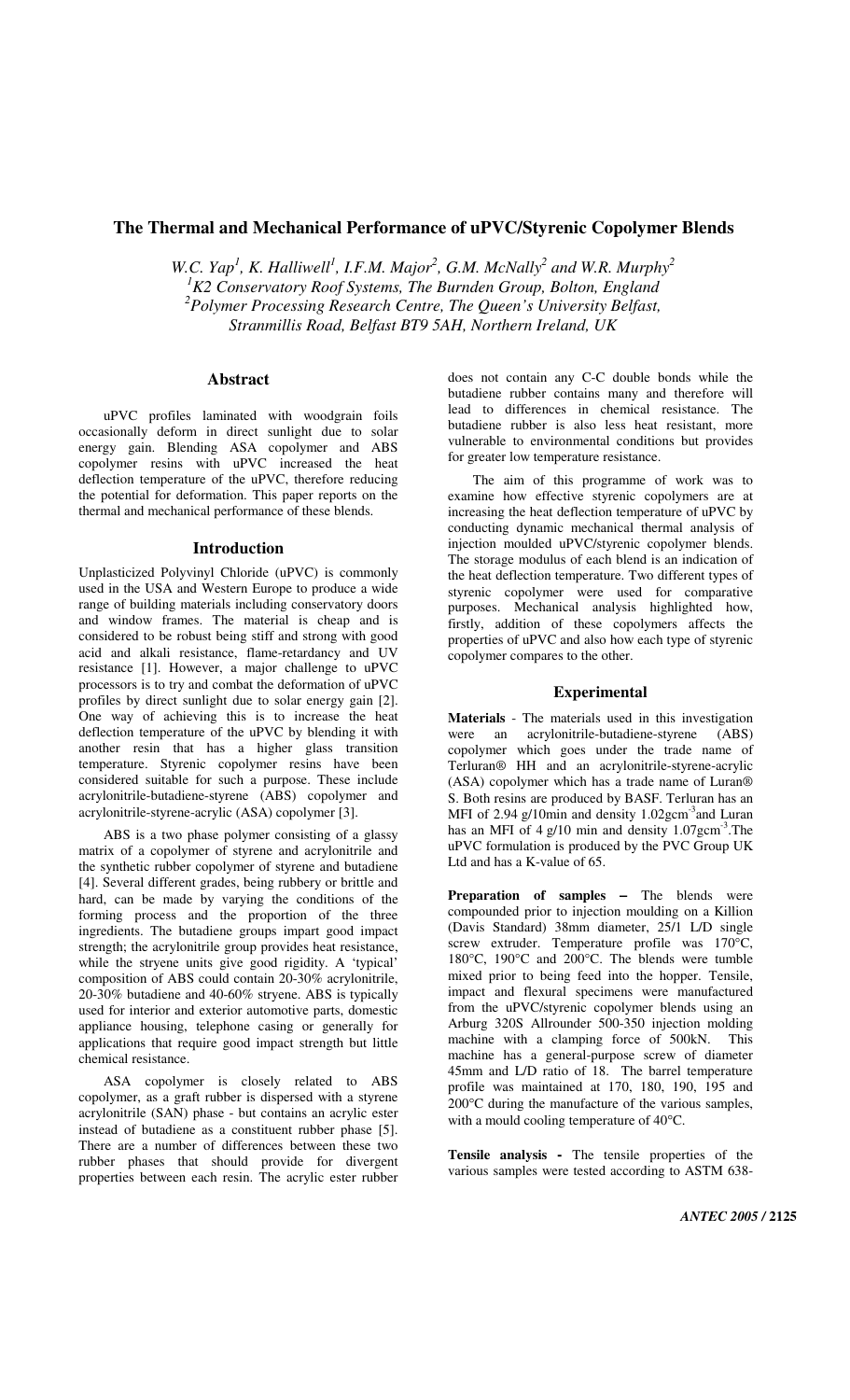96. These tests were performed using an Instron 4411 Universal Tester with a load cell of 5kN and a constant crosshead speed of 100mm/min. A minimum of ten specimens were tested for each blend. The tensile modulus, break strength and % elongation were recorded and averaged for at least 10 specimens.

**Flexural analysis –** The flexural modulus of the samples were determined according to ASTM D790 using an Instron 4411 Universal Tester with a compression load cell of 5kN and constant crosshead speed of 5.1mm/min. A minimum of 8 samples were tested for each blend.

**Impact analysis –** The impact performance of the samples was determined using a CEAST automatic fractovis free falling dart impact tester, fitted with a data acquisition system. The sampling time was 8 seconds and data were obtained every 2 milliseconds resulting in a graph of force versus time. The peak force (N), peak energy (J), total energy (J) and impact strength (J/mm) was also recorded.

**DMTA analysis -** Dynamic mechanical thermal analysis of the samples was performed using a Polymer Lab MARK II dynamic mechanical thermal analyser. The samples of dimensions 46x13x3 mm were mounted in the DMTA in the dual cantilever mode. The samples were scanned over the temperature range 0 to140°C at a scan of 3degC per minute and at frequency of 1 Hz. A heat deflection temperature can be derived from the storage modulus thermogram.

## **Results and Discussion**

**Tensile Analysis** *-* The effect of increasing ABS copolymer and ASA copolymer concentration on the tensile modulus of the uPVC/styrenic copolymer blends is shown in Figure 1. Pure ABS copolymer resin had a slightly lower tensile modulus compared with virgin uPVC. Blending of the ABS copolymer in lower concentrations with uPVC caused a slight decrease in the tensile modulus of the uPVC but increased as the level of ABS copolymer increased. These results suggest that the addition of this ABS copolymer can affect the stiffness of the uPVC even though both have similar tensile modulii. This may be related to how each polymer interacts with the other when blended.

 The tensile modulus of ASA copolymer was significantly lower than that of the uPVC. Blending ASA copolymer with uPVC caused a progressive decrease in tensile modulus with increasing ASA copolymer concentration up to 50%. Pure ASA copolymer had higher tensile modulus than the 30-50% blends; this suggests that the lower tensile modulus of the ASA copolymer begins to affect the stiffness of the uPVC as the concentration increased. Since, the tensile modulus of the blended samples was lower than the pure ASA copolymer resin it can be suggested that polymer interaction further effects tensile performance. Comparing the tensile modulii of ASA copolymer and

ABS copolymer in Figure 1 it can clearly be seen that ABS copolymer had the higher tensile modulus of the two. Blends of uPVC/ABS copolymer also showed higher tensile modulii than the blends of uPVC/ASA copolymer.

 The effect of increasing ABS copolymer and ASA copolymer concentration on the break strength of the uPVC/styrenic copolymer blends is shown in Figure 2. ABS copolymer resin had far greater break strength than uPVC. Addition of ABS copolymer to virgin uPVC caused a large progressive increase in break strength but the break strength for each blend, including the highest concentrations of ABS copolymer, were significantly lower than the pure ABS copolymer. The ASA copolymer resin also exhibited higher break strength than the uPVC. Blending of the ASA copolymer with the uPVC provided a progressive increase in break strength but with the break strength of the blends still much lower than the pure ASA copolymer samples. Clearly the ASA copolymer provides the uPVC with improved break strength. Comparing both styrenic copolymers shows that ABS copolymer has slightly higher break strength than the ASA copolymer but there was very little difference between either when blended with the uPVC.

 The effect of increasing ABS copolymer and ASA copolymer concentration on the % elongation of the uPVC/styrenic copolymer blends is shown in Figure 3. uPVC had a slightly higher elongation-atbreak than the pure ABS copolymer. Blending the ABS copolymer with uPVC provided a significant increase in the elongation-at-break up to 40% concentration of ABS copolymer. Beyond this level of ABS copolymer, the blend showed a decrease in elongation-at-break but the 50% sample still exhibited higher elongation than the pure ABS copolymer sample. This suggests that up to a certain optimum level of ABS copolymer the uPVC/ABS copolymer blends provide for increased stretching of the sample when compared to either of the virgin samples. The interaction of the polymers with each other offers the necessary conditions for increased elongation.

Pure ASA copolymer and virgin uPVC had identical elongation-at-break values, when blended together there was a large increase in elongation. The largest elongation-at-break was observed for the 10% ASA copolymer concentration. Increasing ASA copolymer concentration led to a steady decrease in elongation-at-break. Clearly, small ASA copolymer concentrations increase the elongation-at-break of the uPVC but additional ASA copolymer begins to hinder this elongation. Comparing the two styrenic copolymers reveals that ASA copolymer had higher elongation than the ABS copolymer, both in pure form and at lower concentrations when blended with uPVC. The ABS copolymer did show higher elongation-atbreak when in higher concentrations.

**Flexural Modulus -** The effect of increasing ABS copolymer and ASA copolymer concentration on the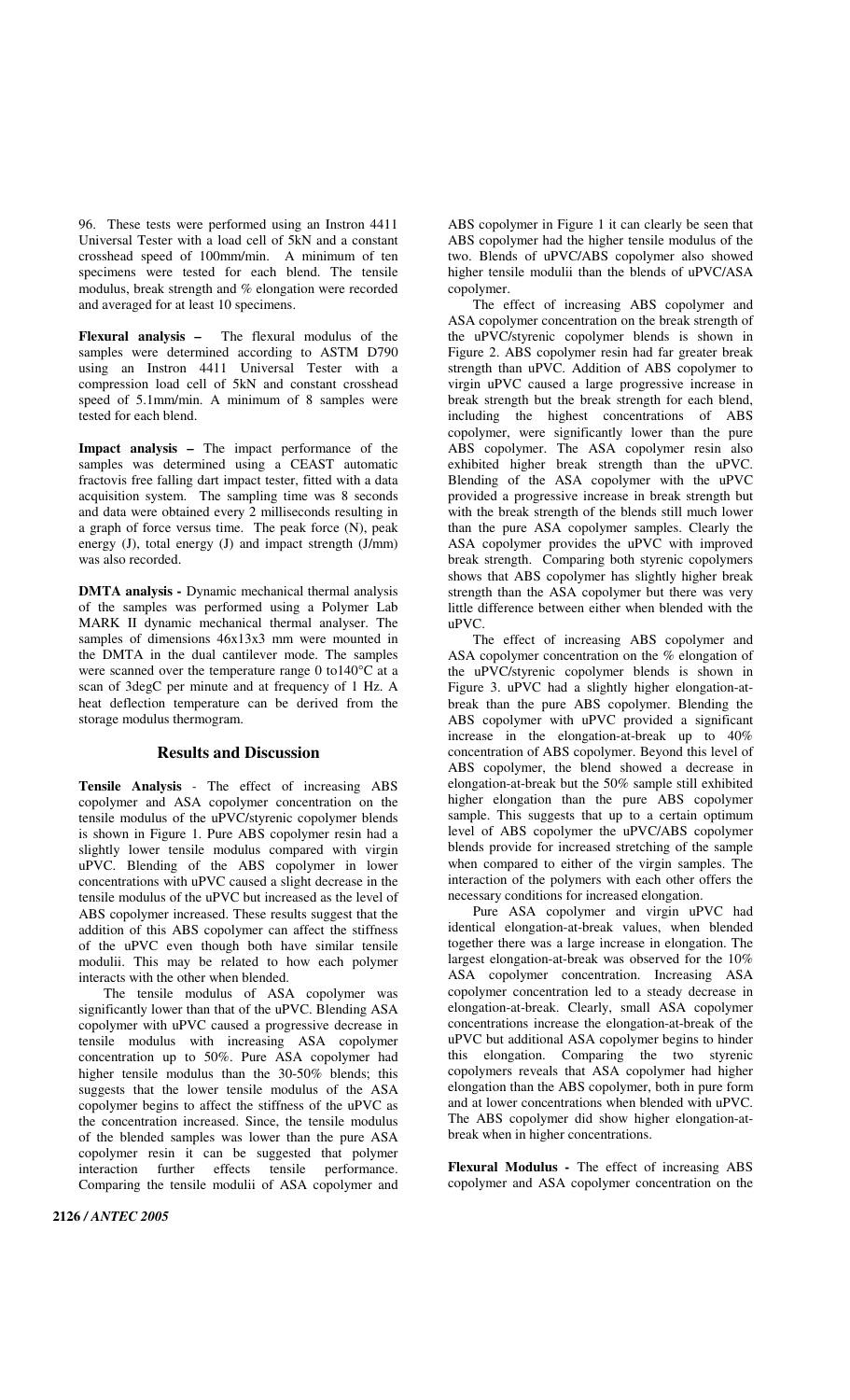flexural modulus of uPVC is shown in Figure 4. Virgin uPVC showed greater flexural modulus than pure ABS copolymer. When blended together, ABS copolymer increased the flexural modulus of uPVC up to 30% concentration. Beyond this point, additional ABS copolymer decreased flexibilty of the blend. All blends had greater flexibility than pure ABS copolymer. Pure ASA copolymer was less flexible than uPVC. Blending lower concentrations of this ASA copolymer with uPVC led to a sizable increase in flexural modulus. Higher concentrations of ASA copolymer led to a large decrease in flexural modulus, even to levels below that of pure ASA copolymer. Clearly the presence of ASA copolymer in higher concentrations in uPVC led to an increase in sample flexibility. Pure ASA copolymer had higher flexural modulus than pure ABS copolymer but when blended with uPVC the ABS copolymer tended to provide for the higher flexural modulus.

**Impact Performance –** The effect of increasing ABS copolymer and ASA copolymer concentration on the flexural modulus of the uPVC is shown in Figure 5. Pure ABS copolymer had higher impact strength than uPVC. When the ABS copolymer was blended with the uPVC it provided for substantially improved impact performance, the impact strength of the 10-40% uPVC/ ABS copolymer blends was almost double that of the virgin uPVC. Beyond 40% ABS copolymer concentration the impact strength decreased. Clearly the structure provided by the blending of the ABS copolymer with the uPVC gave an improved impact performance, although excessive ABS copolymer hinders this impact improvement. Pure ASA copolymer had higher impact strength than the virgin uPVC. Blending the ASA copolymer with uPVC, like the ABS copolymer, provided for a substantial increase in impact performance. The highest impact strength was recorded for the lowest ASA copolymer concentrations. Additional ASA copolymer caused a progressive decline in impact performance. ASA copolymer tended to exhibit better impact properties than the ABS copolymer both in virgin form and as blends with uPVC.

**DMTA –** Table 1 shows the heat deflection temperatures derived from the storage modulus thermograms in shown in Figure 6 and 7. With increasing ABS copolymer and ASA copolymer concentration in the uPVC/ABS copolymer blends there was an increase in the HDT. ABS copolymer provided for the highest HDT among the blends even though ASA copolymer has the highest HDT. However, ASA copolymer did produce higher HDTs at lower concentrations.

 Storage modulus is very closely linked to tensile modulus as both are a measure of part stiffness. The storage modulii recorded in Figures 6 and 7 correlates well with the tensile modulii in Figure 1. In the working range (0-30°C), virgin uPVC exhibited higher E' values than both the blends and pure ASA copolymer. The thermogram also highlighted, just as Figure 1 did, that the higher ASA copolymer concentration blends were less stiff. The thermograms showed that ABS copolymer

gives slight fluctuations in stiffness and no set trend when blended with uPVC, although all gave similar values within the working range.

 Loss modulus is a measure of the energy that is dissipated by the part during deformation. It is a measure of viscous flow in which portions of the polymer will flow under conditions of stress in the form of stress relaxation. An increase in loss modulus indicates an increase in the structural mobility of the polymer. The glass transition temperature of a polymer (or a blend) can be noted directly from a loss modulus thermogram. The Tg of uPVC can be seen clearly in Figures 8 and 9 to increase significantly when blended with both ASA copolymer and ABS copolymer. There was a step increase in Tg with increasing styrenic copolymer concentration. There was also an increase in the value of the E" with increasing concentration indicating an increase in structural mobility within the part. This may explain the decrease in tensile modulus and increase in elongation-at-break with increasing styrenic copolymer in the blends.

Tan  $\delta$  is a measure of viscoelastic response at different temperatures. Higher tan  $\delta$  values indicate an increase structural mobility and a greater tendency for viscous flow – resulting in an increase in ductile behaviour. The lower the tan  $\delta$ , the more brittle the part. The tan  $\delta$  of each styrenic copolymer, shown in Figures 10 and 11, behaves quite differently with increasing concentration in the uPVC blends. Increasing ASA copolymer concentration caused a large decrease in the tan  $\delta$  value, while increasing ABS copolymer increases the value of tan  $\delta$ .

### **Conclusion**

This work has clearly shown that styrenic copolymers can greatly increase the heat deflection temperature of uPVC, without affecting the mechanical properties of that polymer. The copolymer was able to achieve the highest increase in heat deflection temperature but the ASA copolymer achieved a higher heat deflection temperature at the lower concentrations. The mechanical properties of the two styrenic copolymers were similar, although there was slight divergence at certain concentrations in the blends. The styrenic copolymers did improve the mechanical performance of the uPVC, particularly the impact strength. Clearly, styrenic copolymers have been shown themselves to be an important component in uPVC profile extrusion.

#### **References**

1. Wickson, E.J., "Handbook of Polyvinyl Chloride Formulating", Wiley-Interscience (1993)

2. Andrady, A.L., et al. "Effect of increased solar ultraviolet radiation on materials", Journal of Photochemistry and Photobiology :Biology 46, p.96-103 3. DeArmitt, C. "Raising the softening point of PVC",

- Plastics Additives & Compounding July 2004, p.32-34
- 4. Nelson, G., "Styrenic Specialities:Terluran", BASF
- 5. Nelson, G., "Styrenic Specialities:Luran", BASF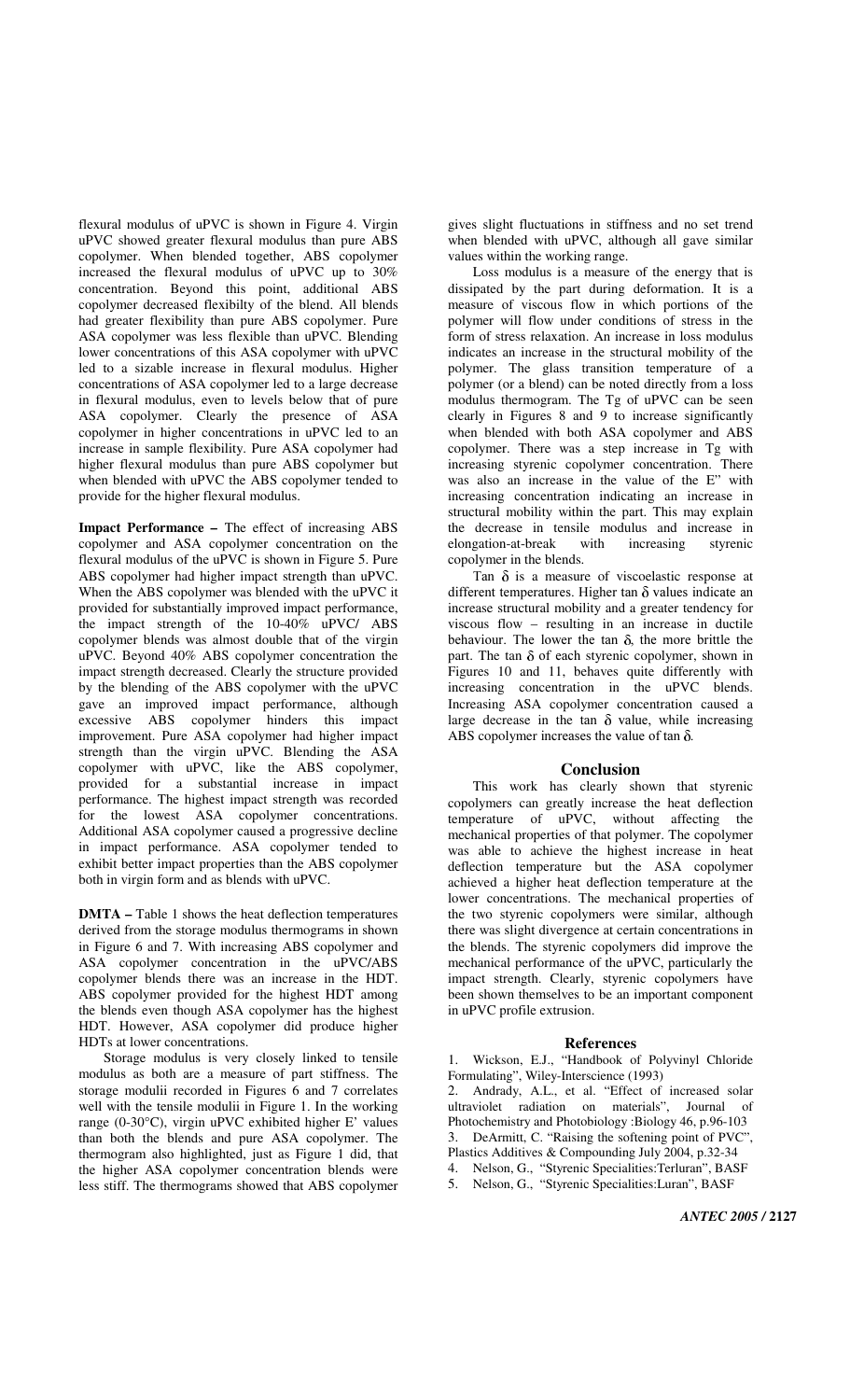

Figure 1 - The effect of increasing ABS copolymer and ASA copolymer concentration on the tensile modulus of uPVC



Figure 3 - The effect of increasing ABS copolymer and ASA copolymer concentration on the % elongation of uPVC



Figure 5 - The effect of increasing ABS copolymer and ASA copolymer concentration on the impact strength of uPVC



Figure 2 - The effect of increasing ABS copolymer and ASA copolymer concentration on the break strength of uPVC



Figure 4 - The effect of increasing ABS copolymer and ASA copolymer concentration on the flexural modulus of uPVC

|       | Heat Deflection Temperature (°C) |          |  |
|-------|----------------------------------|----------|--|
|       | Luran                            | Terluran |  |
| $0\%$ | 65                               | 65       |  |
| 10%   | 72                               | 69       |  |
| 20%   | 73                               | 71       |  |
| 30%   | 75                               | 77       |  |
| 40%   | 76                               | 80       |  |
| 50%   | 77                               | 81       |  |
| 100%  |                                  | 94       |  |

Table 1 - The effect of increasing ABS copolymer and ASA copolymer concentration on the heat deflection temperature of uPVC